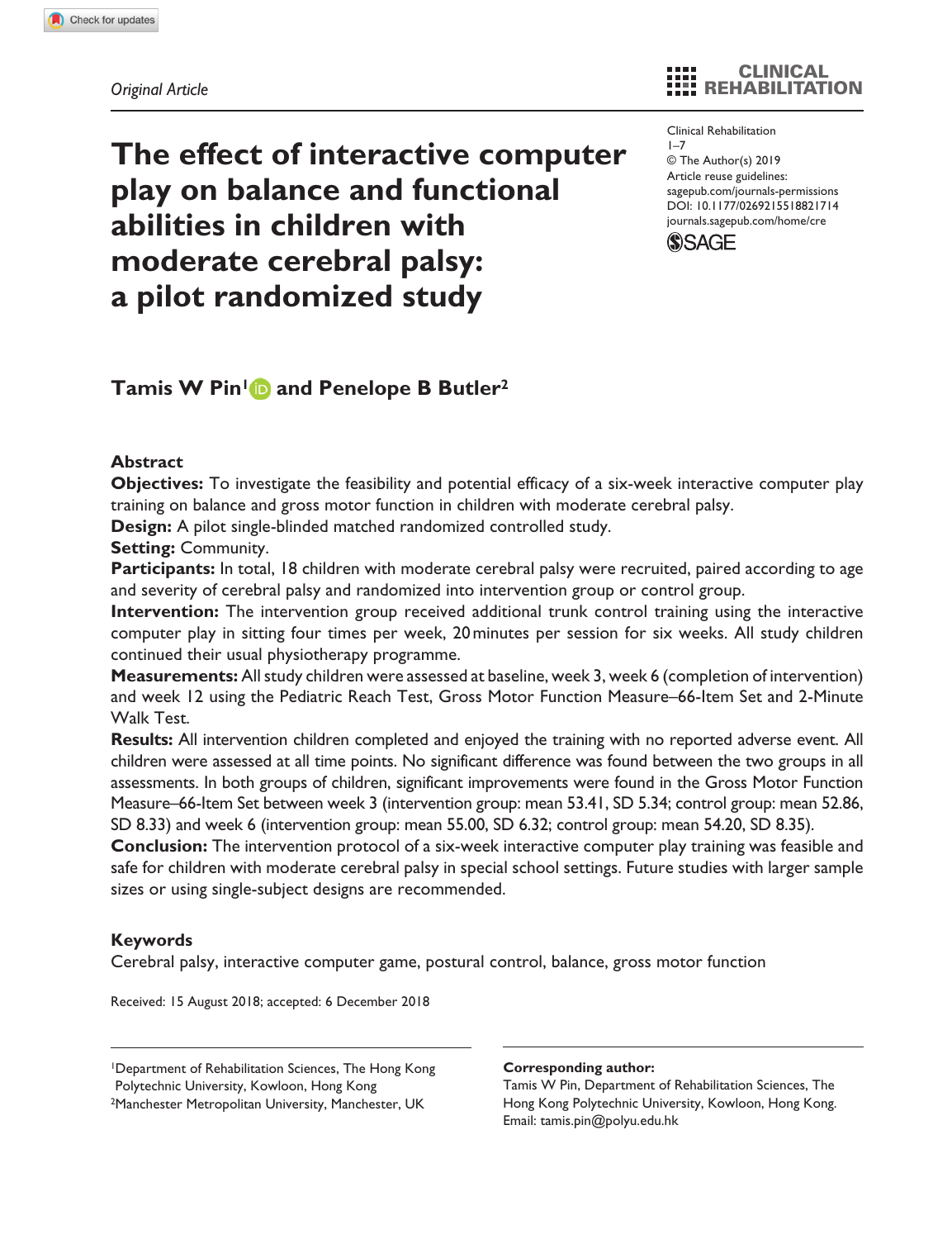# **Introduction**

Children with cerebral palsy, regardless of the severity of their condition, have problems of postural control in sitting and standing, which in turn affect their function and participation in daily life.<sup>1,2</sup> Interactive computer play, using commercial devices, has become a popular rehabilitation modality3–6 to improve postural control and/or balance in children with cerebral palsy.7 Studies have generally shown a significant improvement in postural control and balance in children with cerebral palsy after interactive computer play, $8-10$  with greater improvement than the control group where this was part of a study design.11 Despite these positive findings, there remain knowledge gaps. The effect of interactive computer play on children with moderate severity of cerebral palsy, that is, Gross Motor Function Classification Scale<sup>12</sup> level III or IV (Individuals of levels I and II ambulate independently and are able to run and jump but with limitations. Individuals of level III ambulate with handheld mobility devices, for example, crutches or walking frames. Individuals of level IV have very limited functional mobility and are mostly limited to an indoor environment. Individuals with level V are non-ambulatory or totally dependent on wheeled mobility aids in all environment settings) is largely unknown. Most commercial devices, such as the Nintendo Wii Fit, are not designed to elicit specific body movements for rehabilitation or have software that is sufficiently sensitive to translate the subtle movements of a child with moderate cerebral palsy into a score in the game while providing the right level of challenge.13 In addition, based on present research evidence, the mediumto long-term effect of interactive computer play remains unknown.

The objectives of the present pilot study were (1) to investigate the feasibility of a six-week interactive computer play training for children with moderate severity of cerebral palsy, (2) to determine any immediate effect post-intervention on sitting balance and functional gross motor skills and (3) to determine any medium-term effect on sitting balance and functional gross motor skills at six weeks after cessation of intervention. This study used a single-blinded matched randomized design.

# **Methods**

This study was conducted in accordance with the Declaration of Helsinki. Ethics approval was granted from the Departmental Research Committee of the Department of Rehabilitation Sciences in the Hong Kong Polytechnic University (HSEARS20160203002). Parents of all study participants signed an informed consent prior to data collection as the participants were under 18 years of age. The present study has been registered under the ClinicalTrials.gov (NCT02975804) with a commencement date of 1 October 2017.

The research setting was three local schools for students with physical disabilities. Children with moderate cerebral palsy were recruited through their respective school physiotherapists. Children were included if (1) they had cerebral palsy of Gross Motor Function Classification Scale level III or IV, (2) were aged between 6 and 14 years and (3) were able to follow instructions sufficient to participate in simple computer games. Children were excluded if they had epilepsy or seizures that might be elicited by flashing lights or sudden noises from computer screens, were unable to sit for long enough to play the games or were regular users of balance board type interactive computer games at home.

An initial assessment of all study children confirmed their Gross Motor Function Classification Scale level and their age: participants were then matched based on these two criteria (age within three years). Each pair of children was randomly allocated into the control or the intervention group by a research assistant using the 'draw a card' method. The randomization was done separately in each school to take account of different treatment regimes in each school. As a feasibility study, there was no plan for the control group to receive the intervention at the conclusion of the study.

The intervention period was six weeks. All the study children were assessed at baseline (week 0), week 3, week 6 (end of intervention) and week 12, that is, six weeks following the intervention. All assessments were conducted by a blinded assessor (first author, TWP), who was unaware of the group allocation of the children. The standardized outcome measures used were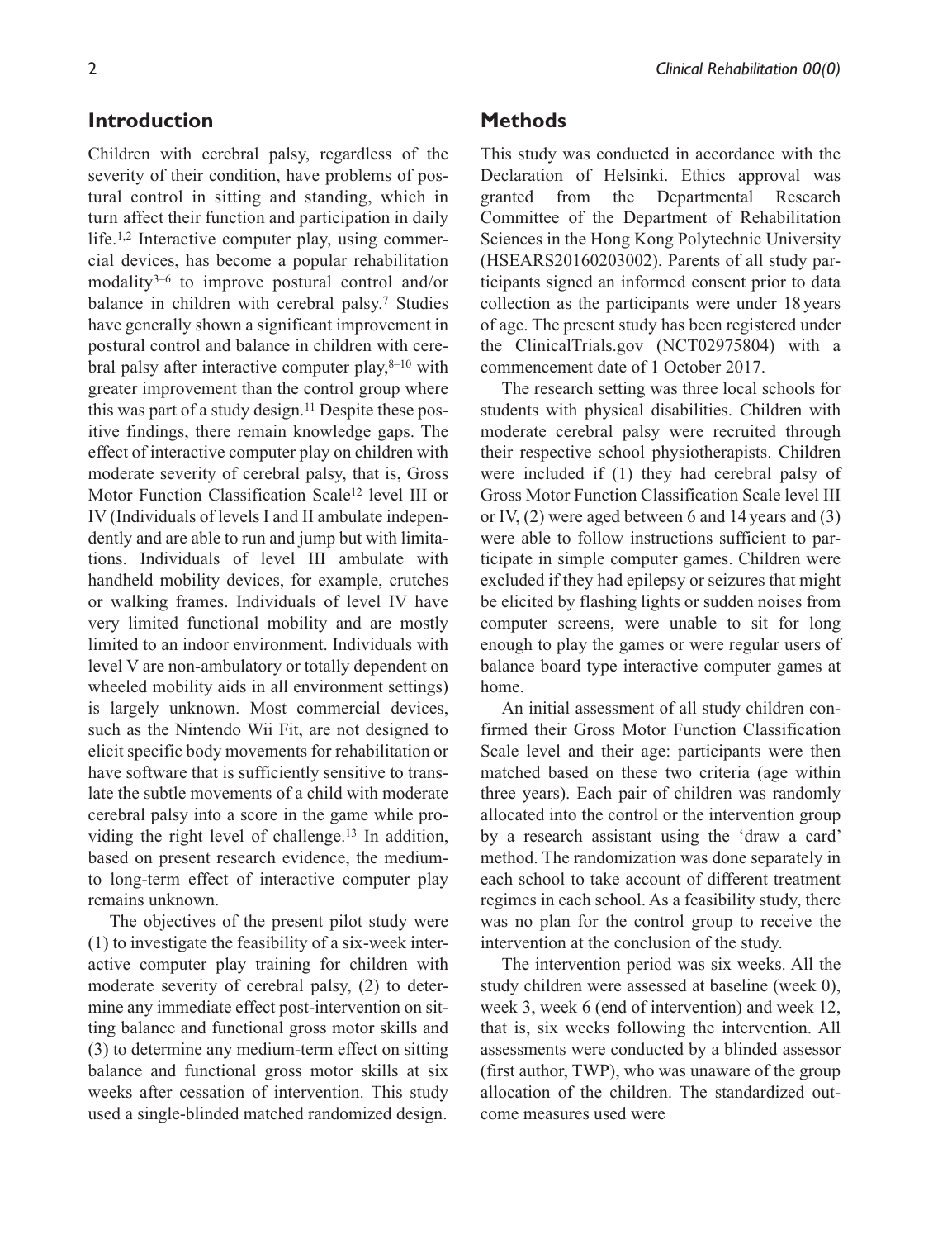- 1. Pediatric Reach Test<sup>14</sup> to assess balance by measuring the distance the child could reach forward, to right and to left: this was measured only in sitting.
- 2. Gross Motor Function Measure–66-Item Set<sup>15</sup> to assess general gross motor function in lying, sitting, four-point kneeling, high kneeling and standing. The intra- and inter-rater reliability of TWP was established on a convenience sample of six children with cerebral palsy with intra-class coefficients for both intra- and inter-rater reliability >0.98.
- 3. 2-Minute Walk Test<sup>16</sup> to assess sub-maximal exercise ability. The distance covered in a period of two minutes at self-selected comfortable speed was measured using a trundle wheel. The reliability of TWP on this walk test has been previously established.<sup>17</sup>

The intervention was provided using the TYMO (TYROMOTION GmbH, Graz, Austria): this commercial portable force plate is specifically designed to assess and treat postural control and 'suitable for the therapy of neurological and orthopedic patients of all ages' ([http://tyromotion.com/en/products](http://tyromotion.com/en/products/tymo) [/tymo\)](http://tyromotion.com/en/products/tymo). The TYMO measures amplitudes and distribution of the force imposed on the plate: the inbuilt software translates this information into computer games in which the user moves the trunk forward, backward and sideways, for example, to manoeuvre a basket to catch falling apples. The level of difficulty can be adjusted as required.<sup>18</sup>

The intervention group received interactive computer play training in sitting four times per week, 20minutes per session for six weeks. All children continued their usual motor control and muscle strength physiotherapy programme at their respective school and were asked to cease any interactive computer play designed to train balance either at home or at school during the study period.

At the start of each treatment session, the TYMO was calibrated for each intervention child by a research physiotherapist according to the TYMO protocol. This physiotherapist provided all the TYMO intervention across all schools. All children played the computer game in sitting with hips and knees at 90° and both feet supported (Supplemental Figure 1). The game was started at a medium-low

level of difficulty. If the child was unable to score for three consecutive trials, the difficulty level was reduced by one level. Similarly, if the child scored full points for three consecutive trials, the difficulty level was raised by one level. The research physiotherapist recorded progression of the intervention phase and maintained a logbook for each child with the level of difficulty in each treatment session, the number and duration of treatment sessions and relevant comments.

Sample size calculation was not undertaken for this pilot study.19 Non-parametric Mann–Whitney *U* test was used to compare the between-group results before and after the interactive computer play. Any missing data were analysed by intentionto-treat. The statistical significance level was set at  $P < 0.05$ .

# **Results**

The study commenced on 1 October 2017 and all data collection was completed by 10 July 2018. In total, 18 children were identified by the school therapists following the inclusion and exclusion criteria and recruited to the study (Figure 1). These 18 children were paired and randomized into the intervention and control groups and were assessed at all time points  $(n=9$  in each group) (Table 1 and Figure 1). No significant difference was found in the week 0 baseline comparisons between the intervention and control groups (Table 1). The intervention group all completed the six-week interactive computer play training with an average attendance of 78.11% (SD 7.36). Missed sessions were due to child illness or planned school events. The research physiotherapist had no difficulties in providing or supervising the intervention. No adverse event was reported and all the intervention children enjoyed the interactive computer play sessions. The research physiotherapist noted that approximately half of the children in the intervention group showed co-contraction of trunk muscles during the interactive computer play.

No significant difference was found between the intervention and control groups at week 3 (midintervention), week 6 (completion of intervention) or week 12 (six weeks after intervention) in any of the assessments (Table 1).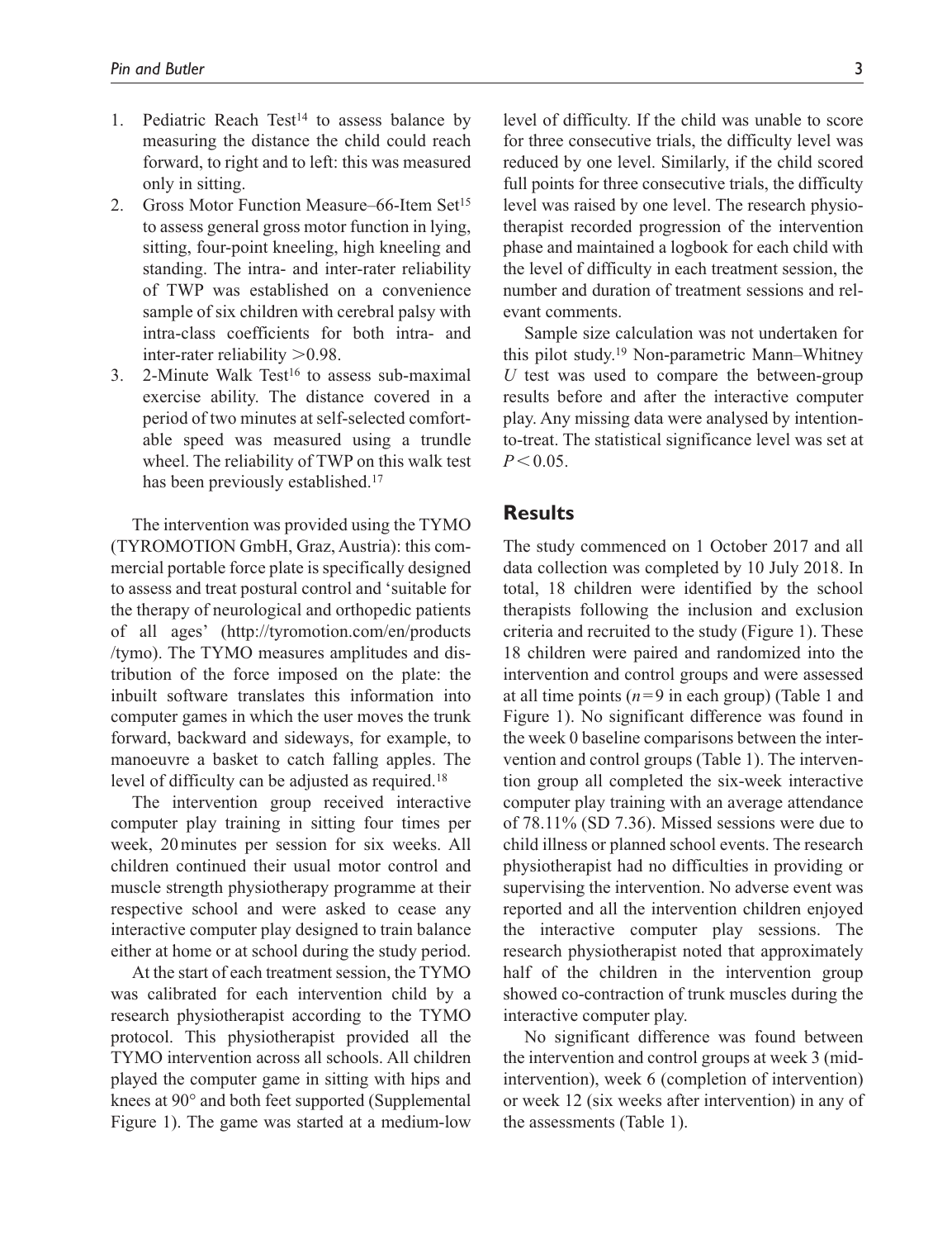

**Figure 1.** Participant flowchart.

# **Discussion**

The ease of delivery of the interactive computer play, the high attendance rate, excellent compliance rate and absence of any adverse event in the present study confirms that the intervention protocol was feasible and safe in the setting of special schools for children with physical disabilities. The results of this study showed that children in both the intervention and control groups generally improved their sitting balance and functional gross motor skills over the 12-week period and this was particularly true of the Pediatric Reach Test and the Gross Motor Function Measure–66-Item Set. There was no added benefit found from the additional six-week interactive computer play training (Table 1).

Although the protocol was viable, the therapists at the schools involved had difficulties in recruiting children to the study. Their main problem was that the children were required to have a reasonable level of cognitive function to participate in the interactive computer play. Cognitive impairment is one of the commonest comorbidities of cerebral palsy, especially those with greater severity<sup>20</sup> and this should be taken into account when planning future studies for children with moderate cerebral palsy.

The findings related to balance and functional abilities are not in line with past literature. One reason may be the difference in the study populations. The majority of previous studies in this area were on children with mild severity of cerebral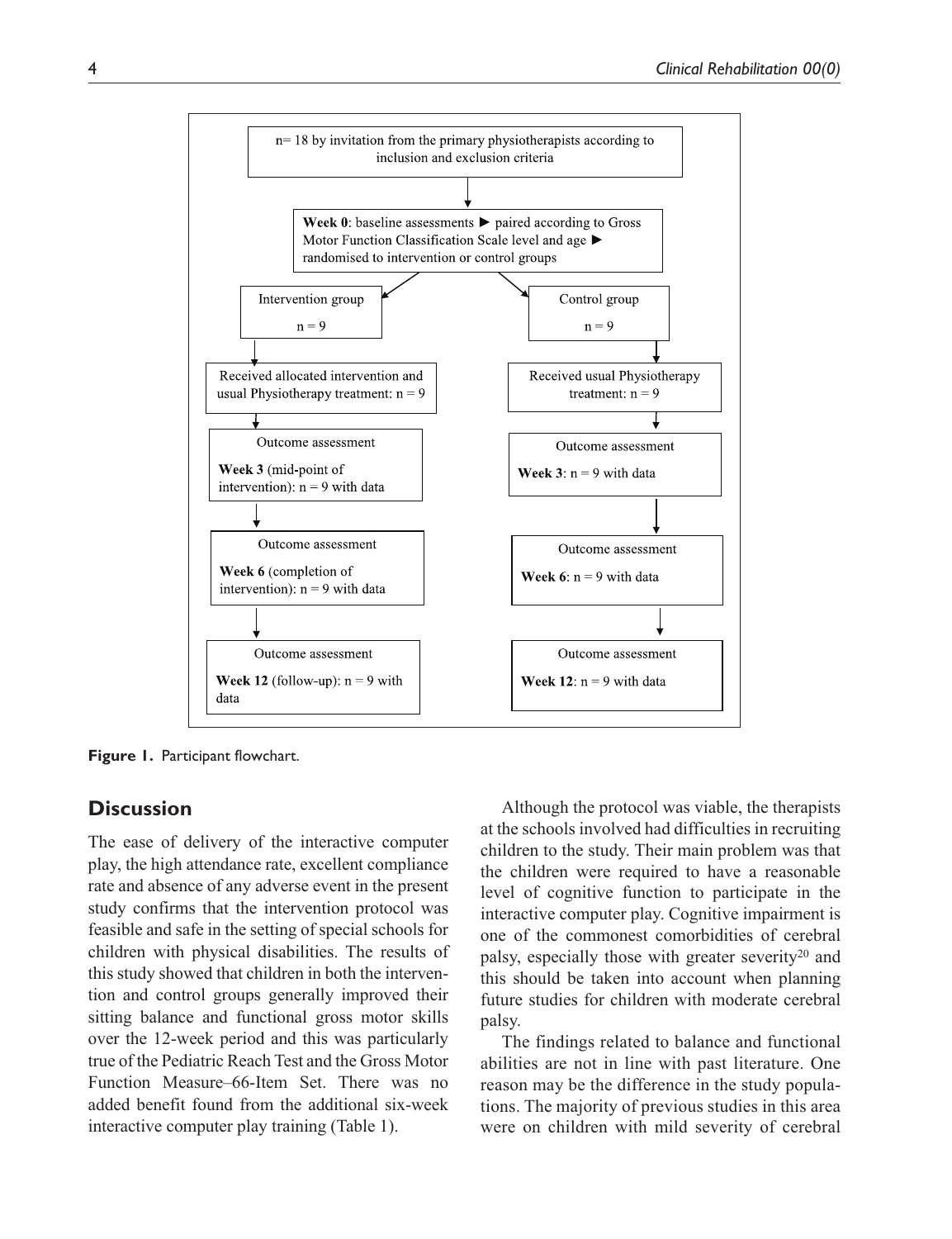|                                           |                   | Intervention group | Control group   |
|-------------------------------------------|-------------------|--------------------|-----------------|
| Number                                    |                   | 9                  | 9               |
| Gender                                    |                   | Male = $5(56%)$    | Male = $6(67%)$ |
| Age, years (mean, SD)                     |                   | 8.92(2.25)         | 9.59(1.87)      |
| Gross Motor Function Classification Scale |                   |                    |                 |
| Level III <sup>a</sup>                    |                   | 8                  | 8               |
| Level IV <sup>a</sup>                     |                   | <b>I</b>           |                 |
| Bilateral spastic CP                      |                   | 9                  | 9               |
| Pediatric Reach Test                      | Week 0 (baseline) | 17.11(4.34)        | 17.28 (7.28)    |
| forward, cm (mean, SD)                    | Week 3            | 20.94 (5.78)       | 18.89(5.28)     |
|                                           | Week 6            | 22.50(6.16)        | 22.22 (6.59)    |
|                                           | Week 12           | 20.39 (5.23)       | 22.50 (9.82)    |
| Pediatric Reach Test                      | Week 0 (baseline) | 12.94(4.40)        | 11.83(6.48)     |
| right, cm (mean, SD)                      | Week 3            | 14.56(4.18)        | 12.11(6.80)     |
|                                           | Week 6            | 13.00(3.68)        | 12.22 (5.39)    |
|                                           | Week 12           | 14.50 (3.95)       | 15.28 (7.95)    |
| Pediatric Reach Test left,                | Week 0 (baseline) | 11.50(5.62)        | 10.00(5.80)     |
| cm (mean, SD)                             | Week 3            | 12.78 (4.99)       | 11.83(6.43)     |
|                                           | Week 6            | 15.78 (8.09)       | 13.78 (4.82)    |
|                                           | Week 12           | 15.38(3.51)        | 15.22(7.77)     |
| <b>Gross Motor Function</b>               | Week 0 (baseline) | 52.39 (5.32)       | 51.88 (8.41)    |
| Measure-66-Item Set                       | Week 3            | 53.41 (5.34)       | 52.86 (8.33)    |
| score (mean, SD)                          | Week 6            | 55.00 (6.32)       | 54.20 (8.35)    |
|                                           | Week 12           | 52.90 (4.61)       | 53.92 (8.86)    |
| 2-Minute Walk Test.                       | Week 0 (baseline) | 61.06(33.11)       | 59.61 (37.75)   |
| m (mean, SD) <sup>b</sup>                 | Week 3            | 57.26 (25.53)      | 58.14 (34.29)   |
|                                           | Week 6            | 63.97 (28.03)      | 68.44 (34.33)   |
|                                           | Week 12           | 62.49 (29.70)      | 70.01 (31.82)   |
| Overall attendance (%)                    |                   | 169/216 (78.24)    | Not applicable  |

**Table 1.** Results of outcome measures between two groups of participants.

 $^{\rm a}$ Significant difference  $p$   $<$  0.001 using chi-square test.

*bResults based on the eight participants with Gross Motor Function Classification Scale level III only.* CP: Cerebral palsy.

palsy. These more physically able children have reduced ability in the fine-tuning of specific trunk and limb muscles when their sitting balance is challenged: in contrast, children with more severe cerebral palsy show stereotyped responses, for example, by recruitment of all muscles and stiffening of the trunk.<sup>1</sup> Children with mild cerebral palsy may therefore have sufficient inherent trunk control to benefit from the specific postural control training of interactive computer play leading to the reported improvements in balance and gross motor function.<sup>3-7</sup> Half of the intervention group in this study showed stereotyped cocontraction of all trunk muscles.<sup>21</sup> Future research into interactive computer play research in children with moderate cerebral palsy should be aware of this potential compromise to effective trunk control learning.22

Another reason for results that differ from past literature may relate to the relatively short intervals between assessments, which could have led to some learning effect or greater sense of familiarity with the assessments. As an example, the children may have been more assured about reaching forward and to the side during the Pediatric Reach Test after the baseline assessment. The same sense of expectation of what was required is likely to apply to the other outcome measures.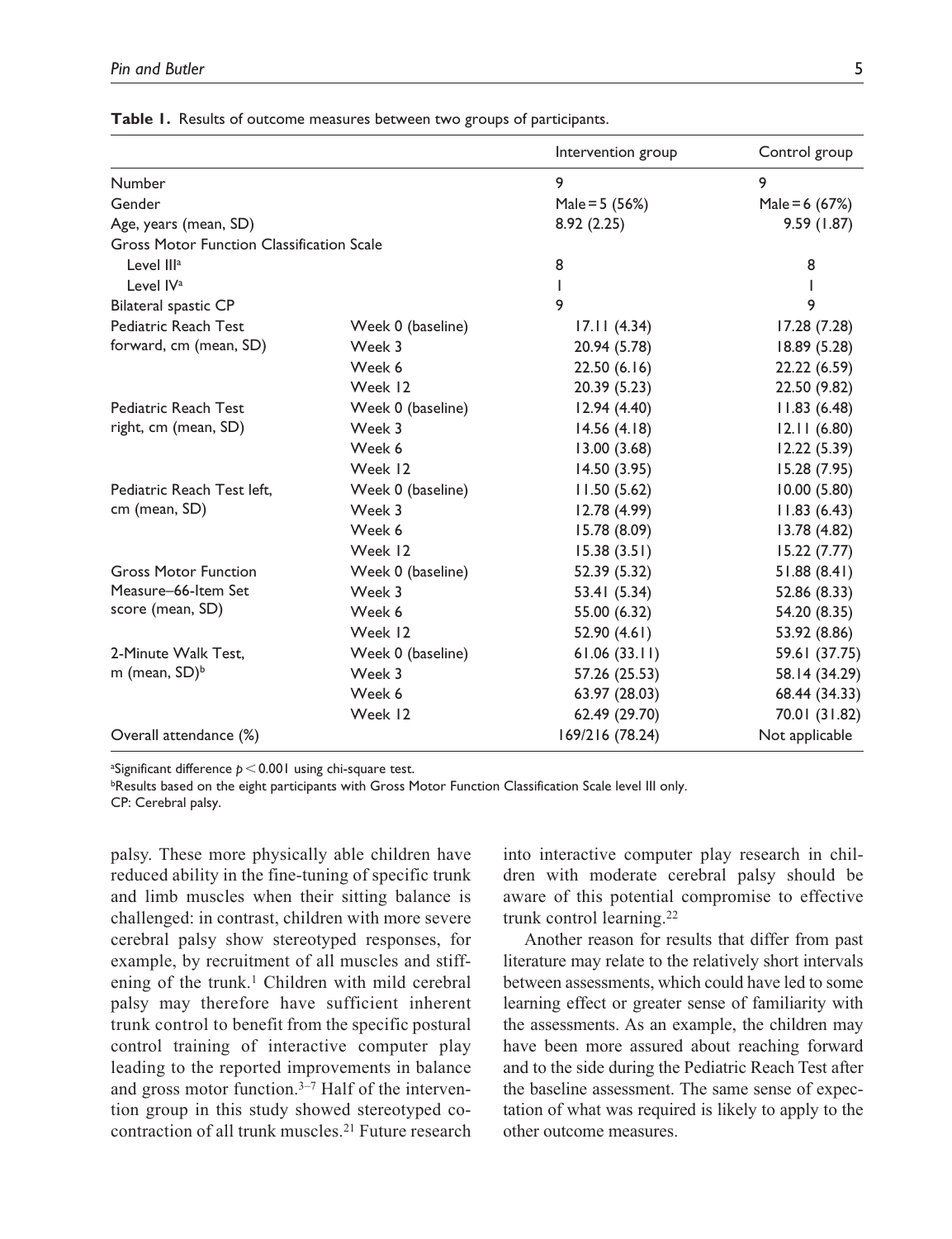A main limitation of the present pilot study was small sample size meaning that no firm conclusions can be drawn about either effectiveness or ineffectiveness of interactive computer play for children with moderate severity of cerebral palsy. In addition, the statistical analyses involved repeated measurements, inflating the type I error. Future studies with larger sample sizes may overcome this problem if assessments are more widely spaced. Alternatively, a single subject with multiple baselines research design23 may offer greater insight into the mechanisms used by children with moderate severity of cerebral palsy when using

interactive computer play devices. This could help to identify any necessary modifications to the intervention protocol for these children and/or refine the inclusion criteria in terms of trunk control status.

This pilot study has shown that a six-week interactive computer play training for children with moderate severity of cerebral palsy was both feasible and safe in the settings of schools for children with physical disabilities. Cognitive impairment may be a barrier to the recruitment rate for future studies on this population group. The preliminary findings of this study showed that this training programme did not confer extra benefit in improving sitting balance and gross motor function for children with moderate severity of cerebral palsy over conventional physiotherapy. Future studies with larger sample sizes may be of value but single-subject, multiple baseline study designs may have greater potential to identify the specific criteria that influence trunk control during interactive computer play in this population group.

## **Clinical Messages**

- Interactive computer play training was feasible and safe in special school settings.
- Cognitive impairment may affect the recruitment rate for future studies.
- Studies with larger sample sizes or singlesubject designs are required to verify present results.

### **Acknowledgements**

The authors would thank Ms Suzanna Cheung for providing the on-site intervention to the intervention children, Miss Joyce HL Choi for her assistance in data collection and management, and all the staff, participating children and their parents in the Hong Kong Red Cross Society John F. Kennedy Centre and Princess Alexandria School, and the Hong Kong Christian Services Pui Oi School.

### **Availability of Data and Material**

The datasets used and/or analysed during the current study are available from the corresponding author on reasonable request.

### **Declaration of Conflicting Interests**

The author(s) declared no potential conflicts of interest with respect to the research, authorship, and/or publication of this article.

### **Funding**

The author(s) disclosed receipt of the following financial support for the research, authorship, and/or publication of this article: The present study was fully funded by the Health and Medical Research Fund, the Food and Health Bureau, The Government of the Hong Kong Special Administrative Region (Ref. No 14150171) granted to the first author.

### **Supplemental Material**

Supplemental material for this article is available online.

# **ORCID iD**

Tamis W Pin <https://orcid.org/0000-0002-1572-4111>

## **References**

- 1. Carlberg EB and Hadders-Algra M. Postural control in sitting children with cerebral palsy. In: Hadders-Algra M and Carlberg EB (eds) *Postural control: a key issue in developmental disorders*. London: Mac Keith, 2008, pp.74–96.
- 2. Woollacott MH and Crenna P. Postural control in standing and walking in children with cerebral palsy. In: Hadders-Algra M and Carlberg EB (eds) *Postural control: a key issue in developmental disorders*. London: Mac Keith, 2008, pp.97–130.
- 3. Fehlings D, Switzer L, Findlay B, et al. Interactive computer play as 'motor therapy' for individuals with cerebral palsy. *Semin Pediatr Neurol* 2013; 20(2): 127–138.